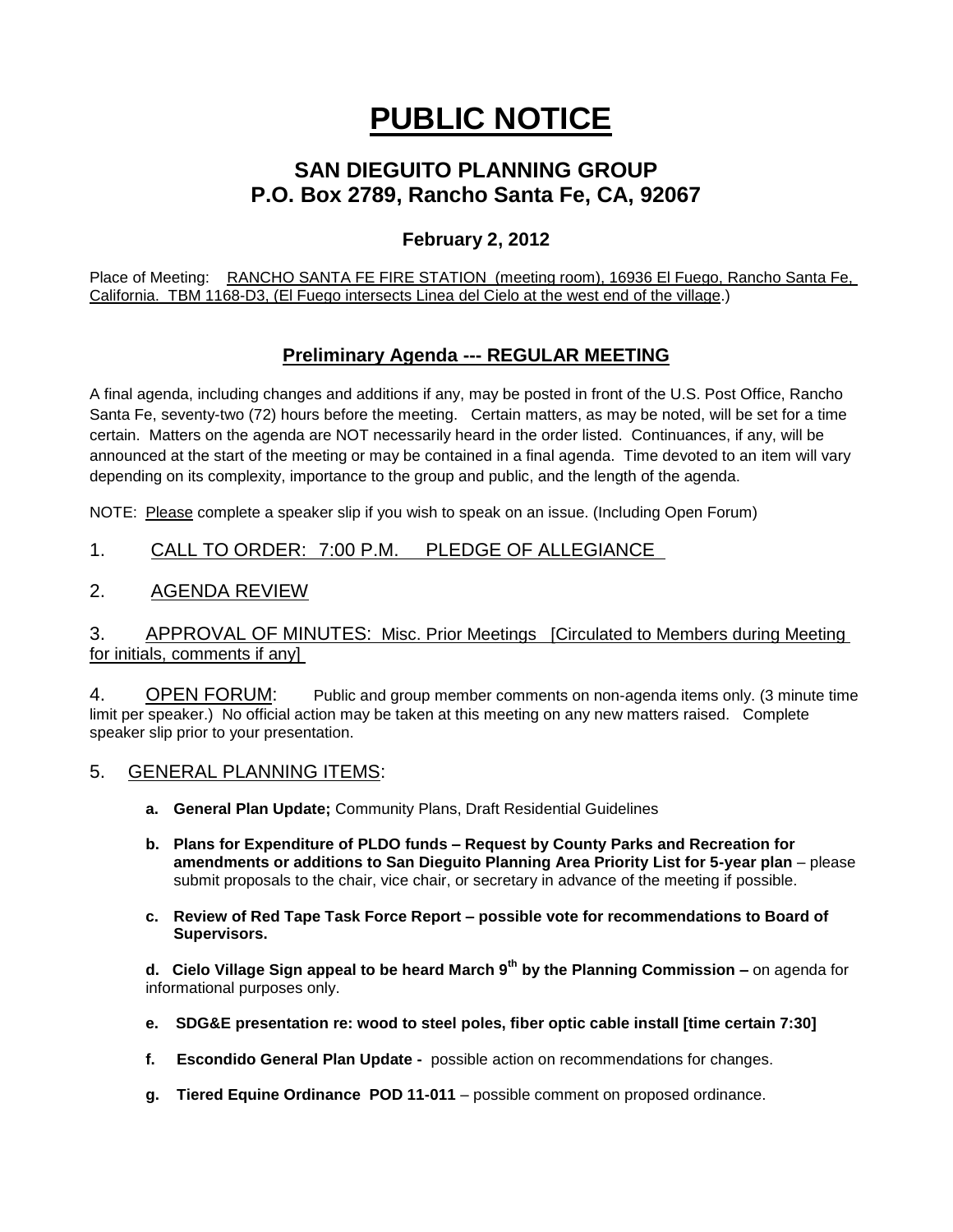#### 6. MAJOR PROJECTS AND LAND USE ITEMS:

**A. 3300-10-037 (P10-037RPL1], REZ 10-004 P 10-037 REZ 10-004 CHINESE BIBLE MUP/REZONE – Santa Fe Valley Chinese Church 16919 Four Gee Road n/o Tallus Glen.** Proposed church in Santa Fe Valley Specific Plan area – 1000 seat main sanctuary, to expand to 1500, with classrooms, offices recreation, school, and ancillary uses. 43 ft. high with two 57 ft. towers; S88 zone to RS-2 zone Applicant contact: Ron Harper, Jr. 858-449-4425 **[To be continued – probably to February 16 or March 1 mtg.]**

**B. P 03-100 W1SD 0776 Polo Plaza, ATT Mobility wireless communication facitlies,** modification of existing major use permit – installation of 12 new antennas and remote radio units on roof area of building on Via de la Valle. Includes removal of six (6) existing 48" surface-mounted panel antennas.

Installation of twelve new-technology antennas in same location on building. Six of the antennas measure 58" and six measure 78".

New antennas shall incorporate "skirting" to mask antenna bracketing / hardware and minimize visual prominence.

- Installation of twelve (12) RRUs (Remote Radio Units) on roof area of building. The RRUs measure 17"x18" and will be screened behind existing roof parapet.

Installation of 2 "DC Surge Suppressors", screened behind existing roof parapet.

**C. Sprint Olivenhain Tank 2 Elfin Forest** 19404 Fortuna del Este, 92029 New equipment cabinets in 12' x 20' concrete block enclosure, antenna sectors of 5 antenna each, Don Willis

**D. Maitland Site Plan Waiver Request – apn 286-360-02 –** Request for approval of as-built additions to residence – 856 sq. ft., including bedroom, baths, extended family room – one story – subject to El Apajo D Designator Applicant Contact: John Jensen 858-756-2526 Planner: Ira Epstein

**E. Four Gee Cell Site -** County Project # P11-018, 17299A, Four Gee Rd, San Diego , CA 92127 - Installation of new Sprint/ Nextel cell site with 12x20 concrete block enclosure and 35' mono-eucalyptus -Project Contact: Tim Henion, (503) 519.8591[, thenion@deprattiinc.com](mailto:thenion@deprattiinc.com) -Planning Group Contact: Don Willis (858) 481-6922, DWillis4930@sbcglobal.net

F. AD 12-004 Administrative permit for entry gate structure and signage. County planner: Don Kraft **[to be set 2/16/12 – additional description to follow]**

**G. 3300-10-037 (P10-037RPL1], REZ 10-004** - Rezone and Major Use Permit - County planner: Ray Johnson.

#### 7. REPORTS AND GENERAL DISCUSSION:

DEL DIOS NICOLAS CHRISTENFELD PARKS / TAC/COUNTY PARKS JACK MC GEE GENERAL PLAN 2020 + COMMUNITY PLAN LOIS JONES<br>SAN DIEGUITO RIVER PARK BRUCE LISK 4S RANCH **TOM HICKERSON** RSF ASSOCIATION BILL SCHLOSSER/LOIS JONES ROADS & TRAFFIC / SANDAG EL CAMINO REAL/VIA DE LA VALLE DON WILLIS/JACK McGEE ELFIN FOREST DOUG DILL / JACQUELINE ARSIVAUD-

BRUCE LISKA/CHACO CLOTFELTER BENJAMIN

#### 8. ADMINISTRATIVE MATTERS:

**A**. Consideration and comments on circulation mail